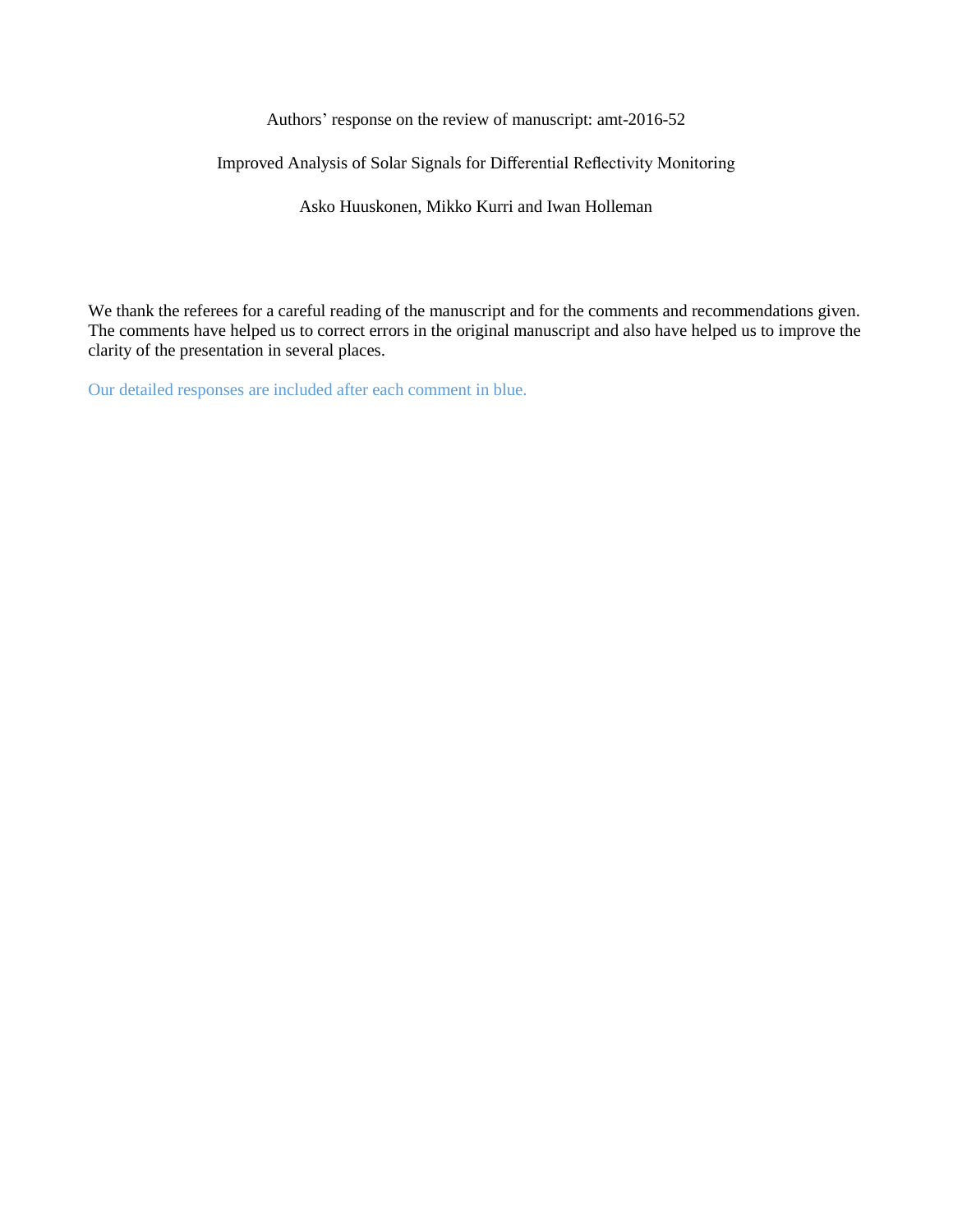Review of "Improved analysis of solar signals…" by A. Huuskonen et al. 2016.

The authors describe procedures for obtaining the system ZDR bias and quint angle using solar radiation. The paper contains valuable data and its results can be used for the monitoring of ZDR calibration in operational weather radars. To make the authors' findings clearer, I'd recommend considering the following issues.

1. It was not clear to me how ZDR of the solar flux has been obtained in the Finnish radars. In the calculations of ZDR, the IRIS subtracts the system ZDR from ZDR measured in all range gates (see also page 15 lines 6, 7) including the gates with solar hits. Let denote the ZDR biases introduced by the three major radar components, i.e., the transmitter, receiver and antenna, as  $B_T$ ,  $B_R$ , and  $B_A$  correspondingly. The authors consider the antenna bias as a component of the receive bias, i.e.,  $\Delta R_{dr} = B_R + B_A$  in eq. (17). It is not clear from the manuscript whether the authors consider the antenna bias as a part of transmitter bias as well, i.e.,  $\Delta T_{dr}$  $= B_T + B_A$ . I assume this here. The system ZDR (ZDR<sub>sys</sub>) is

 $ZDR_{sys} = \Delta R_{dr} + \Delta T_{dr} = B_R + B_A + B_T + B_A = B_R + 2B_A + B_T.$  (A) This is eq. (17) rewritten in more detail. Now consider the measurements in the solar flux. The radar processor subtracts the system ZDR from measured ZDR values. ZDR from the sun is  $B_R + B_A$  before subtracting ZDRsys. So the reported ZDR from the sun (ZDRsun) is:

 $ZDR_{sun} = BR + BA - ZDR_{sys} = -BA - BT = -\Delta T_{dr}$  (B)

Eq. (B) shows that the reported ZDR depends on the bias in transmit. ZDRsun depends on the bias in receive as well. Thus the reported solar ZDR depends not only on the bias in receive as the authors stated throughout the text but on the transmit bias as well. If BR changes and ZDR<sub>sys</sub> have not been yet adjusted by rain measurements, then ZDRsun changes as well. So the reported ZDRsun depends on the receiver and transmitter biases. Please clarify if this is correct.

Indeed, when system bias is subtracted from solar Zdr, we see the transmitter bias negated, assuming that the system bias is set correctly. Yet it is correct to say that solar method is monitoring the receiver path only . If something changes in the transmitter chain, excluding the antenna, no effect is seen in the solar Zdr (unless the system bias is changed). On the other hand, if something changes in the receiver chain, the solar Zdr changes readily. This also makes physical sense as the solar signal is independent of the transmitter. This was also noted by Holleman et al (2010, p. 885). We have clarified this so that in Fig. 8 we present the solar Zdr without the system bias subtraction. We discuss the system bias subtraction in 4.3, after presenting the zenith scan data.

2. The ZDR scatterplot from the solar spikes shown in Fig 2 (the right panel) exhibits quite strong diagonal disturbances. Such a feature has not been observed in French, German, and US radars. To make this feature more pronounced, a scatterplot from a distinct solar scan is desirable. Could you please show data from a box solar scan when the antenna scans the solar disk. Such data can be obtained with the IRIS routines by setting up a sector scan with an angular step of 0.2 deg . Such data could already exist in the radar data archive.

A "saddle" ZDR scatterplot makes it difficult to match it with a parabolic surface eq. (8). The ZDR surface is a difference of two parabolic surfaces eq.(2), i.e., it should be a parabolic surface as well. The observed ZDR saddle surface raises a question of its origin. I wonder if this is a feature of the antenna. Please compare the ZDR diagonal disturbances with the placement of the antenna struts that support the feedhorn. Are there 4 antenna struts placed about 45 deg to the horizon?

The difference of two parabolic surfaces is either elliptic or hyperboloid, depending on whether the curvatures are equal or opposite in azimuth and elevation. Widths in Table 1 and the curvature equations tell that the curvatures are of opposite signs, in agreement with Fig 2 (right panel). In a saddle surface there are directions where the values of the function are equal to that at the origin. When the curvatures are closely equal this happens in diagonal directions, just as seen in Figure 2. The four struts supporting the feed are also in the diagonal directions. The antenna beam is formed by the antenna disk, the feed, the struts and the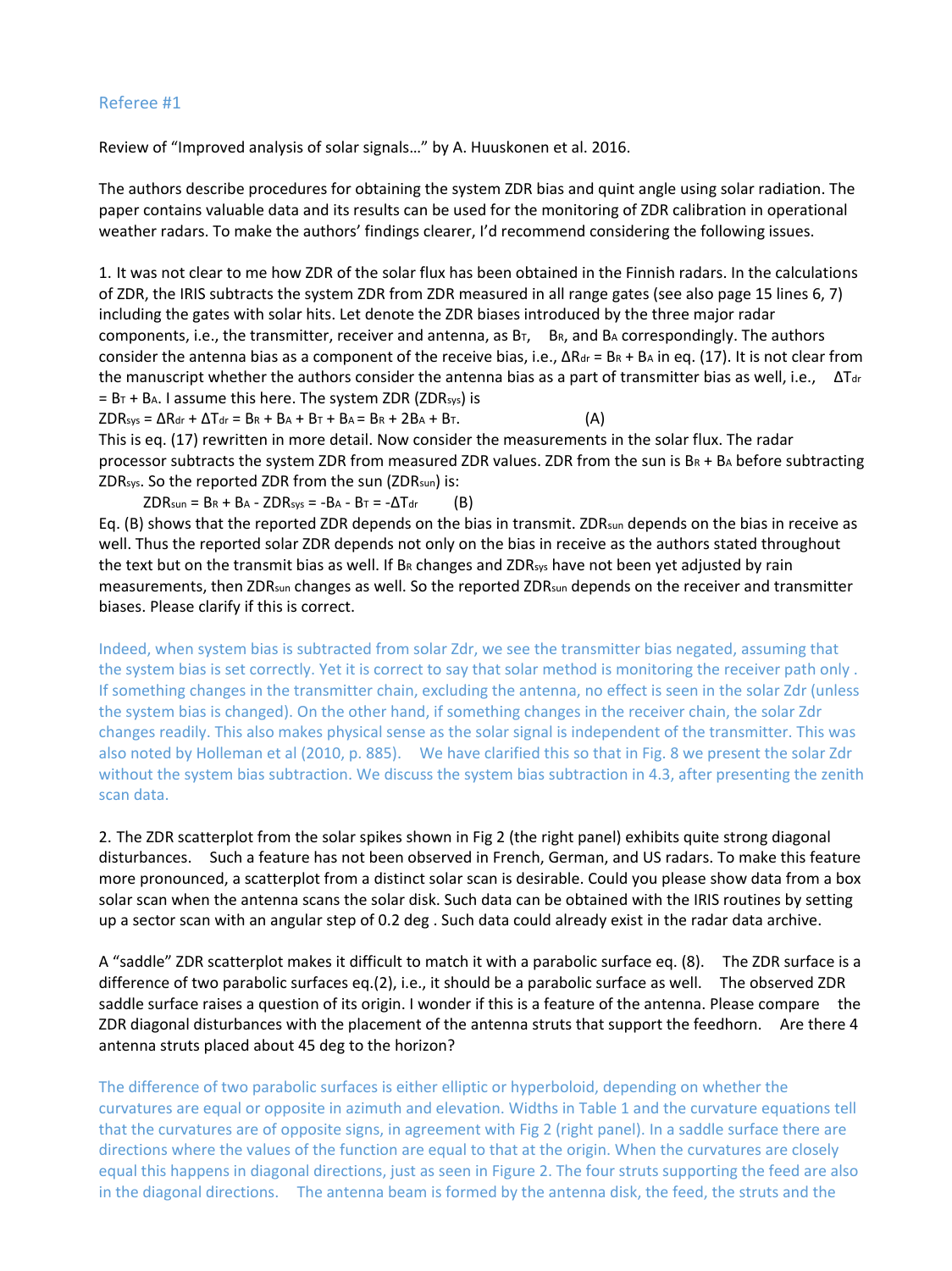radome etc. We cannot tell which the origins of the form we observe are! A sector scan on sun is enclosed below. The quantity presented is  $10^*$ log10(Z\_V/Z\_H) and hence the signs are opposite to those in Figure 2.

3. It is recommended in the manuscript to obtain the system ZDR by subtracting the fitted powers from the sun in H and V channels. The radar reports Z<sub>H</sub> and ZDR from which Zv is obtained as Zv = ZH – ZDR (eq. (12) and also p.7 line 8). It is stated (p.7 line 8) that this implies  $Ch = Cv$ . The latter means that the system ZDR is zero dB, which can be not the case for radar. A nonzero system ZDR implies that CH differs from Cv because amplifications and losses in the polarization channels are different. So it is not clear from the manuscript how the system ZDR bias affects the calculation of Zv.

We acknowledge that the assumption Ch=Cv is erratic. We wish to thank the referee for pointing this out. We have reformulates the section based on this comments and the comments by referee #2.

It is being recommended obtaining the ZDR bias by subtracting the fitted solar powers in the channels (page 12). Then what is the purpose of section 3.3 where the modeled ZDR signature is considered?

The formulation is very useful when explaining the form of the Zdr saddle surface in Figure 2. Also some of the methods compared and shown in Figure 6 are based on direct fitting to Zdr.

4. Measurements in rain with a vertically pointed antenna could be affected by a water film on the radome. A rain film on a radome is not ideally uniform that leads to different attenuation of H and V waves. For low antenna elevations, ZDR can be distorted by more than 1 dB at a wet radome (e.g., https://ams.confex.com/ams/96Annual/webprogram/Paper288057.html ) Similar effect could be expected at vertical incidence. So I wonder if ZDR from rain at vertical incidence is so perfect.

Indeed a wet radome can produce Zdr distortion at low elevations. At the top of the radome the rain film is thinner and but may not be uniform. We can safely assume that a 360 degree scan reduces the distortion, but some distortion might remain. We have not made any comprehensive studies of the issue but we have not noticed that the results in overhanging rain would be any different as compared to the cases where the rain reaches the ground. We have added a sentence at the beginning of section 3.4 about reasons of using a 360 degree scan.

It follows from Fig. 3 that rain has been observed at altitudes as high as 8 km. These are very high altitudes for Finland. The radar volumes at such heights are above the melting layer, most likely. Radar UTA in the figure is absent in Table 1.

In most cases even in the summer the precipitation is solid at the top parts of the profile. Climatologically the melting layer is at 3 km altitude in Finland, and in the cases presented the melting layer top was below that altitude. We have never noticed any melting layer effects in the results, based on years of zenith profile data. We have replaced "rain" with "precipitation" in several places throughout the paper, and pointed out that the profile extends above the melting layer. We have corrected Table 1, where UTA is indeed absent and KUO is included, even though not used in the paper.

After transmitting a radar pulse, radar receivers can be out of their normal stage during a time interval equivalent a range of 8 km (page 8 line 10). Most likely, no rain can be present at this height. How do you calibrate ZDR in such situations?

If a radar returns to the normal operation only at 8 km, the number of successful calibrations is lower. Especially at winter time calibration measurements are hardly obtained. Yet it is possible to calibrate those radars during the summer. Most of our radars stabilize at much shorter ranges, and even the slowest one actually at 7 km. This can be handled with changing the limiter. It is also beneficial for the reflectivity measurements that the response is fast. For the Zdr case it is actually sufficient that the H and V channels have closely identical response curves.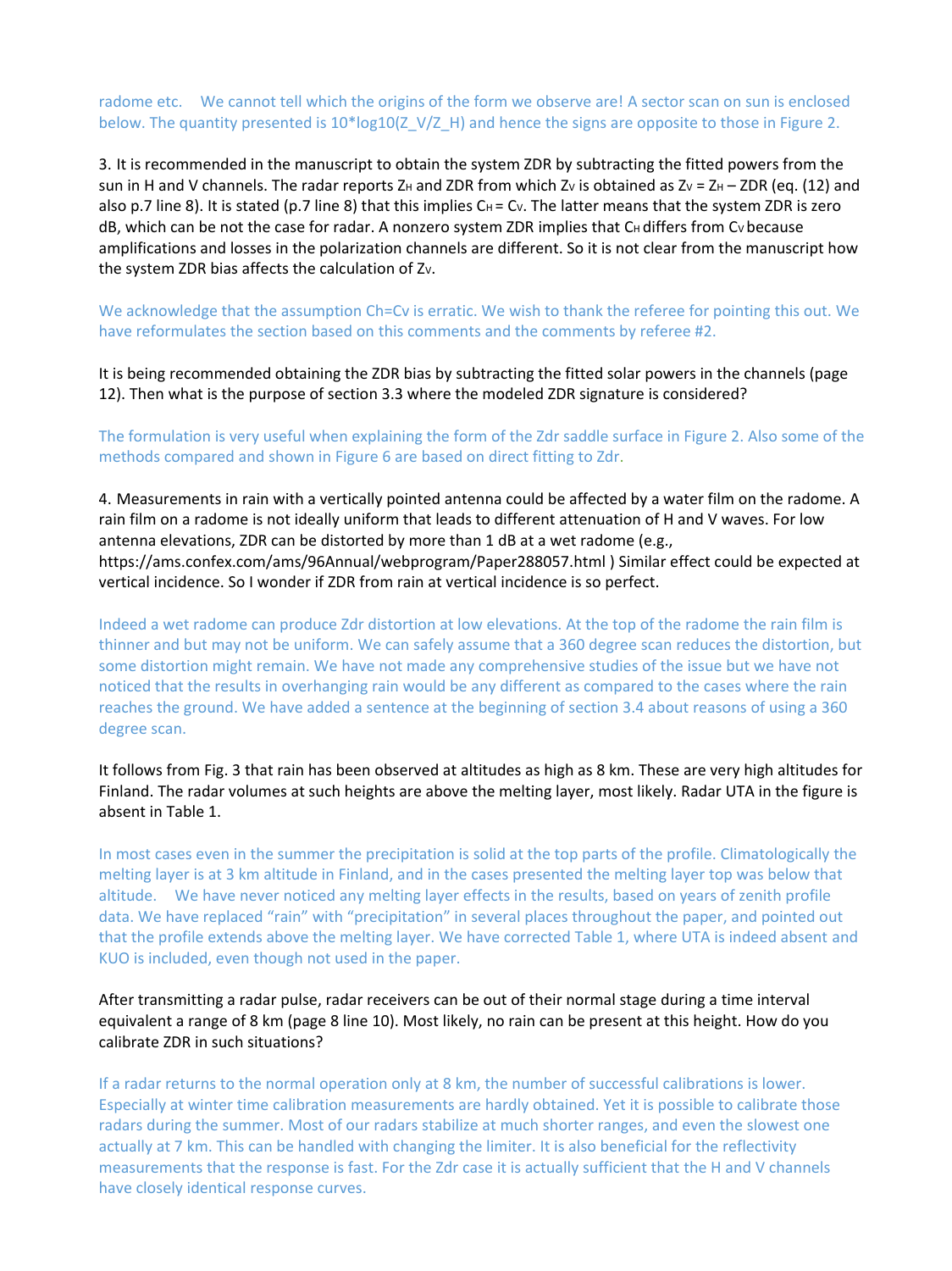Signals with SNR > 5 dB have been used in the analysis (page 8 line 13). Has noise been subtracted from the measured powers? What is SNR of the sun flux and how noise is processed in the solar hits?

Noise has been subtracted of the measured powers. The solar peak SNR is typically 7-8 dB (see Fig. 2), and the noise is subtracted just as for all data.

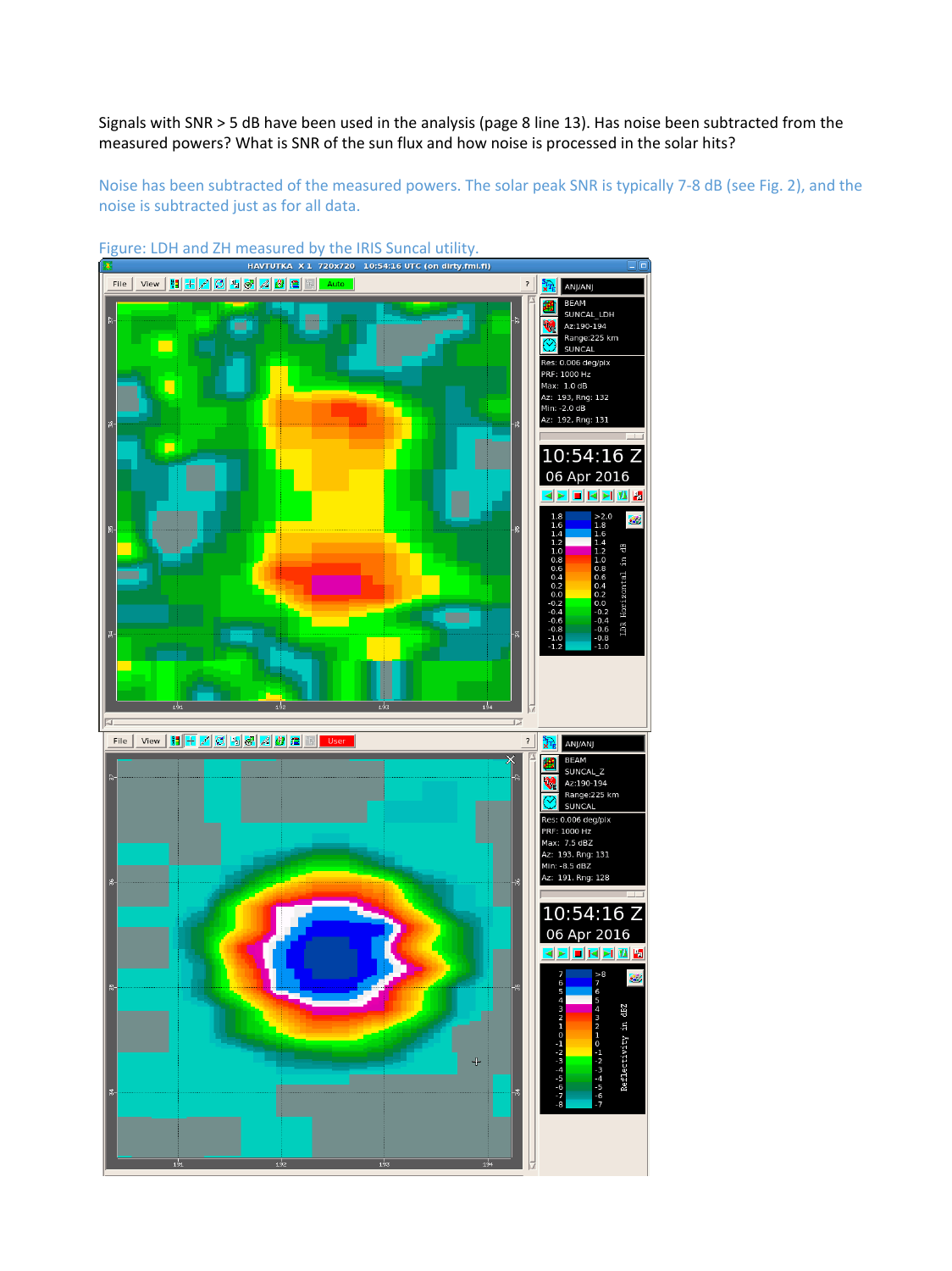## Review of manuscript: amt-2016-52

# Title: Improved Analysis of Solar Signals for Differential Reflectivity Monitoring Authors: Asko Huuskonen, Mikko Kurri and Iwan Holleman

## GENERAL COMMENTS

This manuscript reviews and improves several aspects of the methodology that uses solar hits found in operational scans for daily monitoring of the calibration of the weather radar differential reflectivity (ZDR) bias in reception. The main achievements are the proposal of a procedure to improve the accuracy of the power and differential reflectivity estimated for the solar hits and that the authors provide solid arguments supporting a separate fit to solar hits' power in each channel, in contrast to a direct fit to solar ZDR data. The authors also give good guidelines about how to interpret the solar ZDR bias results in comparison to zenith ZDR measurements in rain in order to identify potential inconsistencies in the transmitter or gain losses. I believe that this work is of interest for the weather radar community and fits well within the scope of AMT journal. Comments, questions and suggestions to be considered by the authors are listed in the following..

# SPECIFIC COMMENTS

• Eq. (1) given in P.3 is valid when the calibration reflectivities  $dBZ$  are available for both channels. In this case both radar constants CH and CV are known -note that the radar constants CH and CV include antenna parameters and transmission losses regarding their respective polarisations. However, often the radar processor only allows for a single calibration reflectivity and the differential reflectivity offset,  $dBZ^H$  and ZDR0 (e.g), for instance. In this second case, a single radar constant is used for the two channels (e.g. CH ) and the differences between radar constants are accounted for in the ZDR0 calibration. If the measurands available are ZH and Zdr and only CH is known (the difference CH − CV is accounted in the calibration ZDR0), PH can be calculated from Eq. (1) but it is not possible to calculate PV . Instead the following quantity can be calculated:

$$
PV - (CH - CV) = PH - Zdr = ZH - Zdr - CH - f(r)
$$

Therefore, Eq.(12) also holds valid for this case and it is not correct to say that  $CH = CV$  (P.7, L.8). In this case, separate fits would mean fitting PH and PV – (CH – CV) but the difference between the peak powers would still give an estimate of the differential receiver bias.

I think that these two cases need to be more explained and the procedure to follow in the two fitting approaches (direct Zdr fit and separate H/V fit) explicitly described for each case.

The FMI system is of the second type, where horizontal reflectivity and differential reflectivity are available and single radar constant (CH) is used for both channels. Hence the formulation in the comment is valid for our case, corrects our error, and improves the clarity of the derivation. We have rewritten section 3.3 as suggested later so that we first present direct Zh, Zv fitting, then Zh, Zdr fitting and finally present how the results are affected when only one radar constant is available.

• If I am not mistaken, the Zdr value corresponding to perfect antenna-sun alignment estimated from the fit has a slightly different interpretation depending on whether ZH and ZV are separately available with their own calibration reflectivities (Frech, 2013) or whether ZH and Zdr are available (Holleman et al., 2010a) together with the calibration dBZ<sup>H</sup> and ZDR0. In the first case,  $\overrightarrow{Z}$  dr carries information about the differential sensitivity (i.e. differences in noise figure between channels) while in the second case Zdr gives information (except for the ZDR0 calibration value) about the bias of the linear depolarisation ratio or differential receiver bias. I have tried to prove this in the Appendix at the end of this document.

The FMI system of the second type (ZH+Zdr) hence discussed in our paper. The result in Appendix is in agreement with statement in Holleman et al (2010a); the deduced quantity is the offset of the linear depolarization ratio. It is interesting to note that the interpretation of the result if the first case (ZH+ZV) is different. We think that discussion of such systems is beyond the scope of our paper.

• P.7, Eqs.(15)-(16): Since the squint angle is studied in an upcoming section, it is important to mention that these equations are derived assuming that the pointing biases are equal for both polarisations. Also Eqs.(10)-(11); the parameters  $B\varphi, \theta$  give the position of the minimum/maximum/saddle point of the surface but represent the biases only under the aforementioned assumption.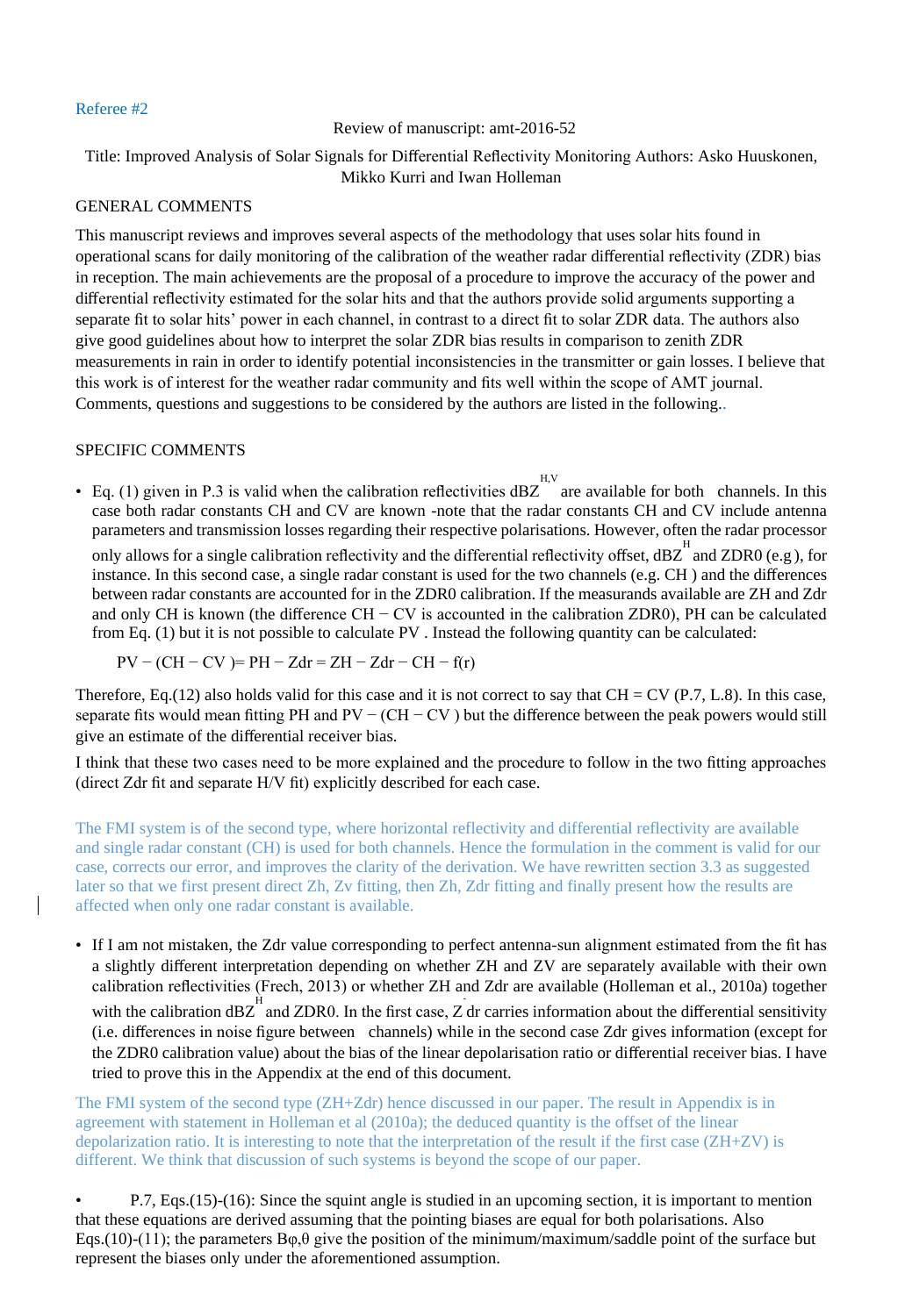We need not actually assume equal pointing biases in the derivation, which is more evident in the new derivation of the equations. But our conclusion is indeed the one suggested by the referee; the position of the maximum/minimum/saddle point represent the bias only if the pointings of H and V agree.

We have removed "squint angle" from the text. Even though the squint angle has been used in some recent documents to mean the angular difference of the H and V pointing, it is mostly used to denote the angle between the antenna bore sight and beam directions. There is a great risk of misunderstanding, which is avoided by not using the term at all.

• P.6-7, Section 3.3: I suggest that this section is reordered for clarity and rigour; it should start with Eq.(12) to arrive at Eq.(8), since the latter model is the result of subtracting the two paraboloid surfaces. Then, Equation sets (9)-(11) and (13)-(16) could be joined in a single set. Having Eqs.(13)-(14) before the sentence in lines 18-19 would also be helpful. In addition, the first paragraph of the section may be moved after the mathematical derivation so that is easier to understand the qualitative description of the left panel in Figure 2.

The suggested structure is very good, and improves the section. We have rewritten the section accordingly.

• P.8, Fig.4: The median estimate (red) and the mean estimate (green) lines overlap but their corresponding window upper and lower widths are not at the same distance from each other. There seems to be an inconsistence in the green lines drawn for the mean.

We have corrected an error in the drawing routine which caused this. Now "median" and "mean" values are plotted correctly, in the original version both were plotted at the "median" value.

• P.9, L.8-9: I could not find the solar hit rejection explained in sentence "In addition solar hits with standard deviation ..." in the references given at the beginning of the paragraph. Do you apply it for the present work only? If so, maybe it should be explained or this sentence should be placed later in the section. Also, what is approximately the standard deviation expected for a solar hit?

Removing data with high standard deviation is a rather standard procedure used in data analysis. We have reformulated the text and moved the discussion on the applied limit to a later section.

• P.9, L.11-12: Just a "picky" comment: the method of removing outliers using the fit curve as reference may fail also when there is a single outlier but "badly located" so that it alone biases the fit curve. This is implied in the sentence just afterwards "The results are further improved ..." but may be interesting to mention it explicitly.

This type of situation does not arise when working with systems where the antenna pointing is close to correct. But the situation might arise and is worth mentioning. Hence we have added a note to the text.

• P.10, L.26: For clarity, this sentence may be extended to explain that, after the estimation of the width and the filtering, the mean value for ranges > 50 km is computed.

### We have clarified the text as suggested

• P.10, L.28-30: Another reason to use a fixed width may be that at low elevations there might be too few (or none, depending on the maximum range) range bins at high altitudes available for estimation of the filtering window width.

In that case there would most probably also be too few range bins to estimate the solar power! Hence this is not a realistic case. No change made.

• P.10, L.30: Could you give a value for the fixed window width recommended for filtering (e.g. the one estimated using data at high altitudes in the analysis in Fig. 4)?

Typical value is between 2 and 2.5 dB, depending on the system. The width of the solar hit distribution depends on the number of samples used in the averaging. Typical values for the standard deviation are 0.6-0.8 dB in our case. The width recommended above amounts to three standard deviations which contain more than 99 % of the solar hit distribution. We have added a recommendation to the text.

• P.9-10, Section 4.1: I think it would be interesting to provide further evidence on how the proposed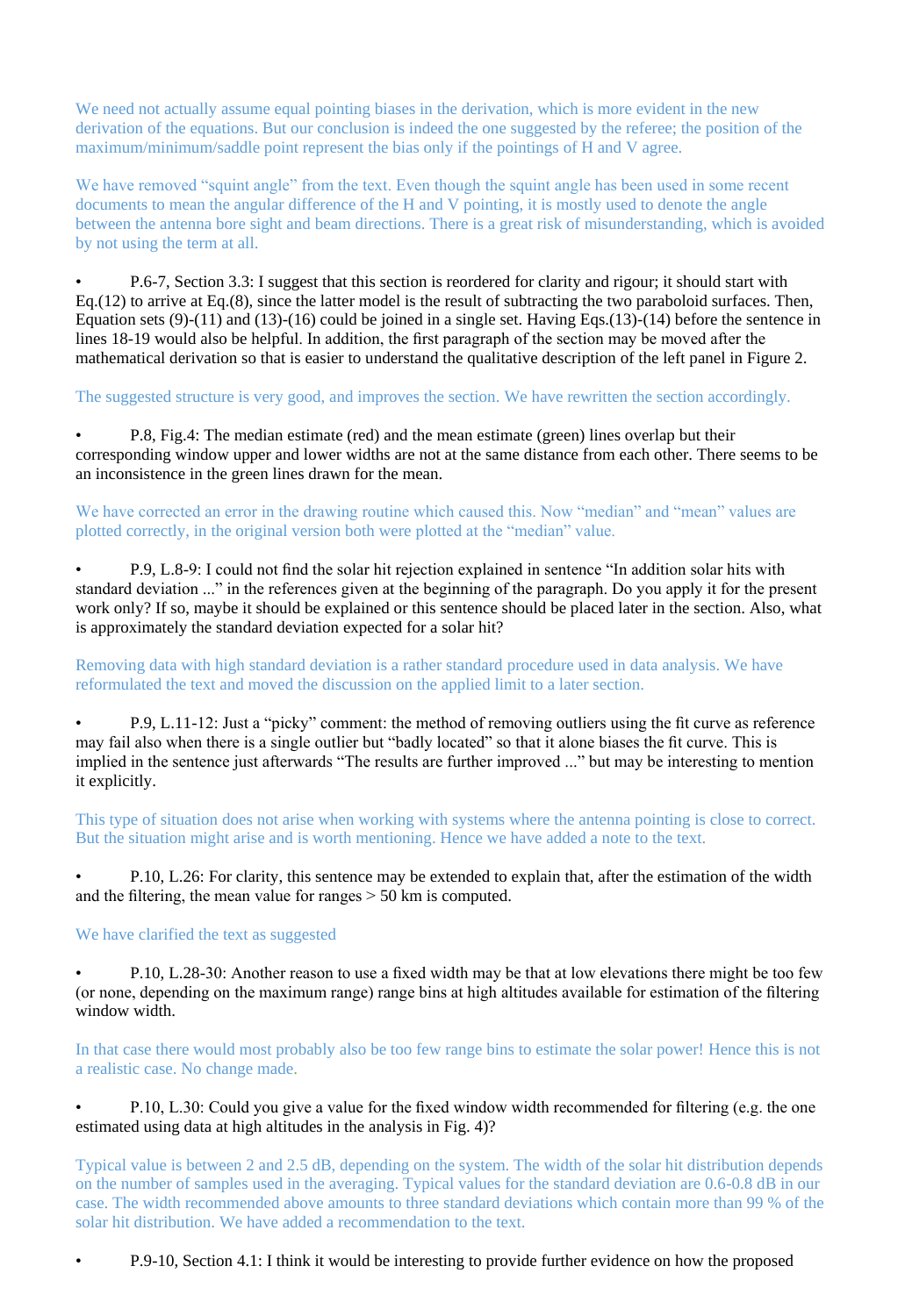filtering increases the number and quality of the solar hits, to support what is stated in P.2 L.15-16. For example, are the fit estimates more stable or the RMSE of the fit lower when applying the proposed quality control? This is somewhat accomplished in P.14, L.2-6 but comparisons of the number of hits and standard deviation for the same dataset before and after the quality control may be desirable.

There is an improvement between using the mean filtering ("blue") or the two other methods. In the case presented in the paper, the number of solar hits increases by 10 % and the RMSE decreases by 3 %. The improvement varies from case to case and depends especially on the number of rainy days in the dataset. We have added a short text to describe the improvement and also point out that the improvement is case dependent.

• P.11, L.7-9: I think the 3-parameter fit with fixed pointing may give biased results if there is a significant squint angle (from the reasoning in the comment above for P.7, Eqs.(15)-(16)).

Indeed that would happen. See next comment.

• • P.11, L.12: In this sentence it is not clear which methods are compared. The first method described (the one used in Holleman et al. (2010a)) is not analysed. Maybe this should be explicitly mentioned in case the reader expects to find it among the methods compared in Fig. 6.

We have decided to remove the 3-parameter fit with fixed pointing from the methods in Figure 6, because using the H-pointing for Zdr is not safe if the H and V pointings do not agree. Instead we have included the original Holleman et al (2010a) method.

• P.12, L.5-6: The sentence "For surfaces ... is one of the fit parameters" is a very good point and hints to a very strong argument to support the separate fit for the horizontal and vertical channels. Even if it is further discussed in the conclusions, I think it would be beneficial to put more stress in this reasoning at this point of the manuscript. The case described (constant surface) corresponds to an extreme case of ill-conditioning of the inverse problem in Eq.(8) (there are more parameters in the model than needed to explain the observations). This example also indicates that fitting Eq.(8) is not an appropriate methodology for routine usage, since the well conditioning of the problem depends on the magnitude of the differences between the horizontal and vertical widths, which may change in time and from radar to radar.

These are the very reasons why separate fits are recommended and it is appropriate to stress that more in the text. We have modified the text accordingly.

• P.11-14, Section 4.2: Could you specify which measurands were available for the calculations in this section?

We used horizontal reflectivity and the differential reflectivity. We have added a description of the measurands in the text.

• P.15, L.16-17: If I am getting it right, assumed that the antenna gains are correct and that the bias corresponds to inaccurate transmitter losses, then this bias is systematic for the reflectivity values and should not affect the estimation of the pointing errors or the squint angle.

The text on P15 deals with the zenith calibration and hence is not dealing with the pointing. In the solar method the statement is true. The pointing is statistically independent of the power and width values. Hence any systematic error on the power has no effect on the pointing, and neither on the width actually.

# TECHNICAL CORRECTIONS

We thank the referee for the detailed comments on the text and will take those into account when preparing the final manuscript. In addition we have corrected an error related to the scanning strategy of the FMI radars. In the present schedule 12 elevation angles are scanned instead of 11 angles in 5 minutes.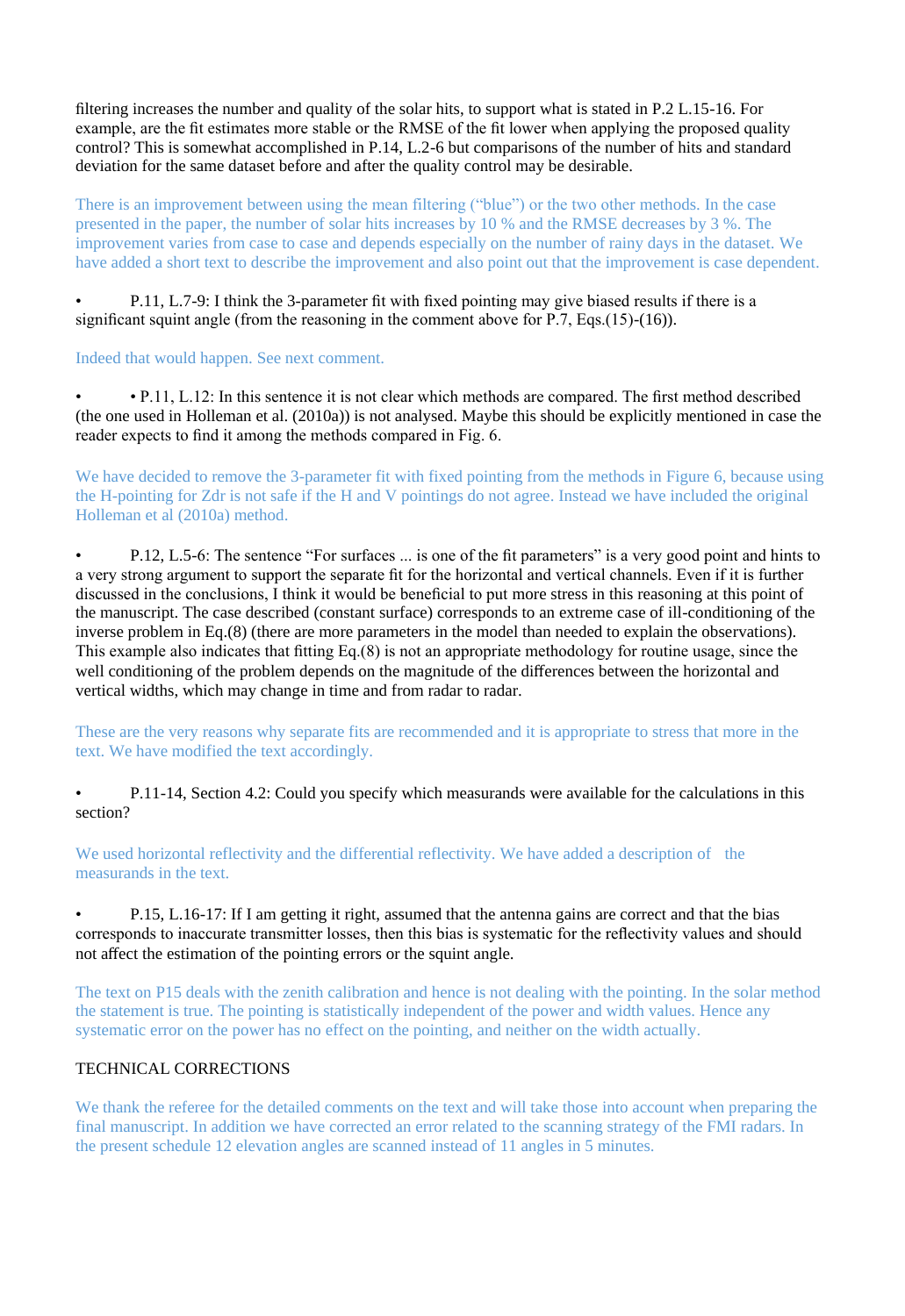The authors should make clear the limitations of the bias calculations from the sun scan measurements. From the sun one can establish the overall gain bias, but the antenna effects although included are not equivalent to the antenna effects that are present in the two way measurements. There are some key assumptions that underpin bias measurements with the sun scan. These are not articulated in the paper. Here I list the constraints.

#### (text not shown)

Going back to the paper I examined the values from table 1. So I compute the  $G_h - G_v + 10^* \log[H(e), H])$ H(az,E)]-10\*log[ V(el,E) V(az,H)]; that is  $(g_h B_h l / g_v B_v l)$  in dB scale and obtained: -0.045, -0.03, -0.182, 0.12, -0.015 for the five radars respectively. Thus I conclude that for the radars No 1, 2, and 5 the sun scan could provide bias to within  $\Box$  0.1 dB.

The difference of the one-way pattern (solar Zdr), and two-way pattern (zenith Zdr) may indeed limit the accuracy of the comparison of the two data sets. We think that when evaluation integrals in Eq.3 one should take into account the diameter of the radio sun (0.57 degrees), which corresponds to -1.5 dB point of the oneway antenna pattern. Hence only the center part of the antenna pattern counts here. As  $G_h$  and  $G_v$  are known, the final result actually tells that the uncertainty due to the antenna mismatch is at most only 0.05 dB for the radars. This is probably also an upper limit for the result if the sun size is taken into account. The main use of the solar Zdr is in the monitoring of the stability of the receiver chain. For that use time-invariant uncertainties such as this have no significance. As the effect seems to be rather small, we have not added any discussion of the effect in the paper. Including it would require a number of new equations to be derived and presented, extending the scope of our paper unnecessarily.

### Some other comments:

#### If the radar is scanning the sun the position is wider in azimuth because the effective beamwidth is larger.

The larger azimuth width is indeed explained by the fact that the antenna is moving in azimuth during the scanning. The actual increase depends also on the windowing function which is applied to the data in the signal processing. It is possible that the windowing affects the width so that the actual width in azimuth is not much larger than the width in elevation. For example, Huuskonen et al (2014a) show image where the azimuth width is only 1.1 times larger than the width in elevation. They also provide a thorough discussion on the issue. In the present case a rectangular averaging window is in use, and hence the azimuth widening due to antenna movement is well visible. We have added an explanatory sentence to the text.

You state "uncorrected". It is clearer to indicate that "Ground clutter had not been applied to the data, and noise power has not (or has?) been removed." Uncorrected is confusing and strictly would mean that you had correct data and then you "uncorrected it".

"Uncorrected" means that ground clutter filtering has not been applied but that noise power has been removed. This is a good point, although we think that the reference to the Doppler filtering clarified the case. We have reformulated the sentence for clarity and kept "uncorrected" which is widely used in this context.

Page 14, line 5: Remove "because" Removed Page 16, line 5: "one months of data" Corrected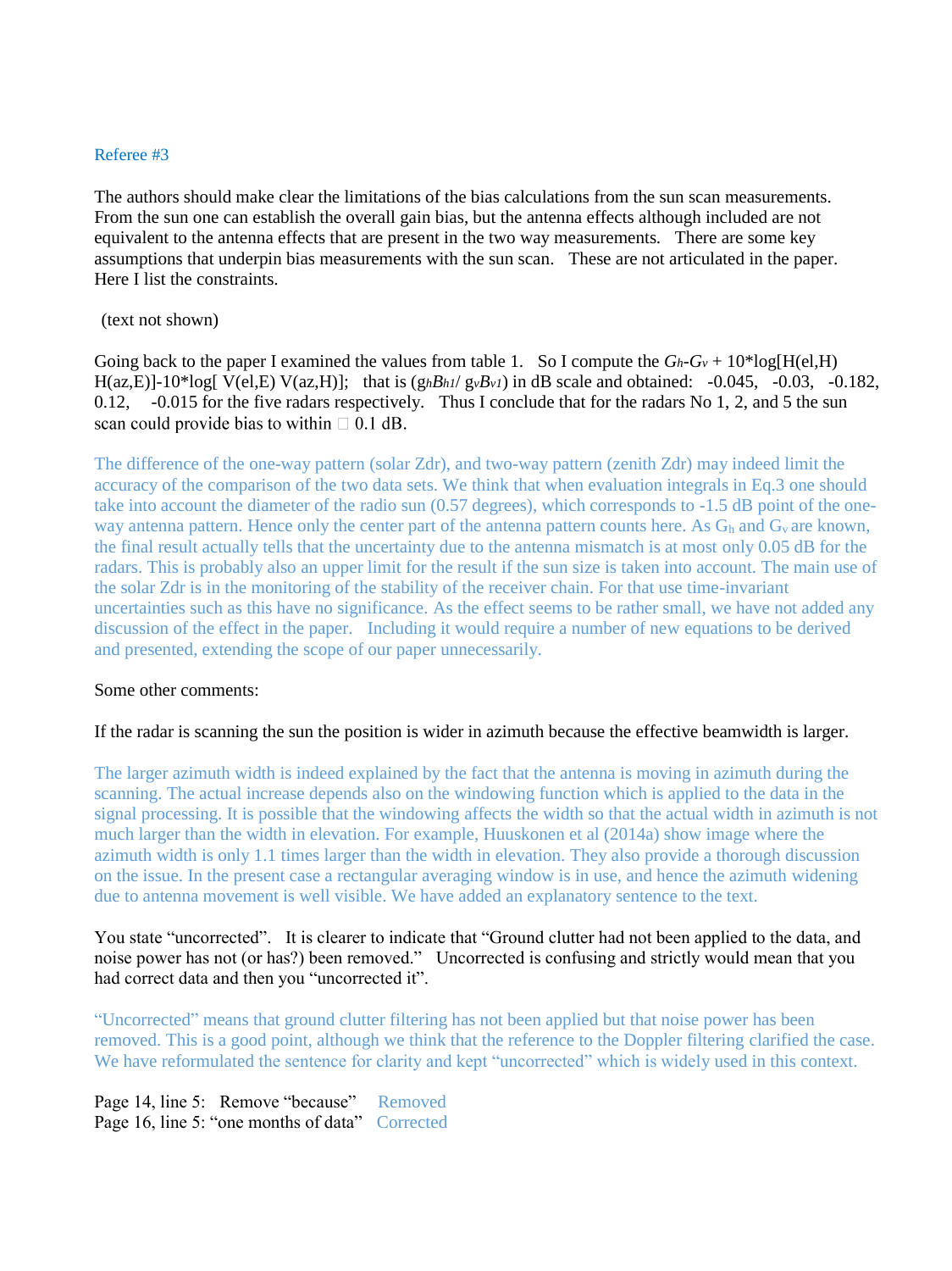Fig. 5 not clear – Caption states "Probability" whereas on the axis I see "Power fraction".

The label has been modified accordingly

Caption Fig. 2 end sentence you repeat the.

Indeed, "the" is repeated in the caption of Fig. 4.

Sentece on page 5 "In addition solar hits with standard deviation much larger than that expected for a solar hit (e.g. three times larger) have been rejected." Is this really what you are doing? If so how are you computing the standard deviation, local running average in azimuth at a constant altitude, or else? Or, do you really mean the data that deviate by thee standard deviations from the mean are discarded?

The standard deviation is calculated from the solar hit profile which is obtained by applying Eg.1 We then have estimates of solar hits along the radial, from which we calculate the mean and can also calculate the standard deviation. This sentence has been modified based on the comment by referee #2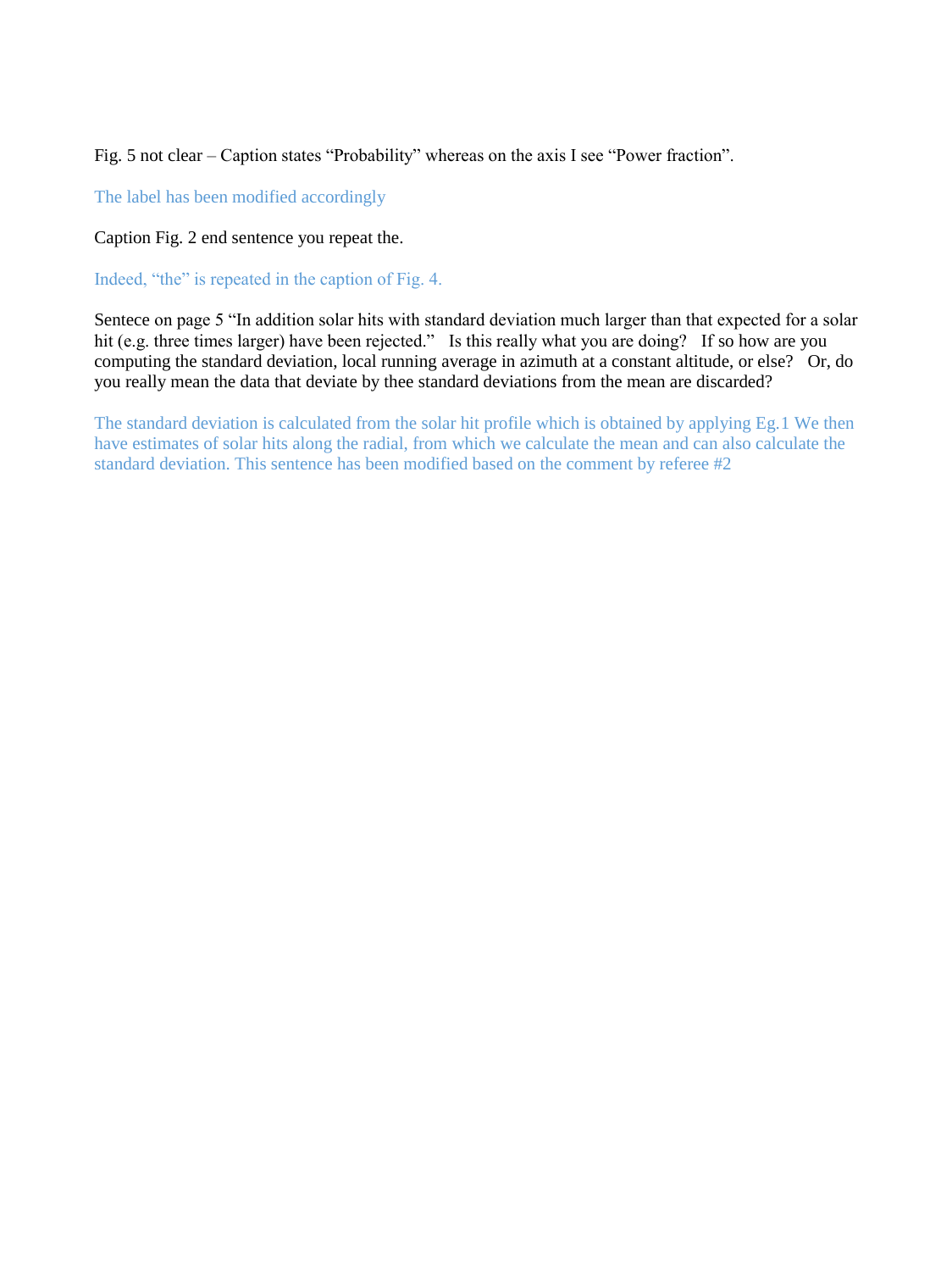## **A review of "IMPROVED ANALYSIS OF SOLAR SIGNALS FOR DIFFERENTIAL REFLECTIVITY MONITORING" by Asko H. et al., submitted to AMT (amt-2016-52)**

The paper describes a number of analysis methods for monitoring the residual differential bias between horizontal and vertical reflectivities of solar signals. Personally, I find it interesting and stimulating. I also believe that is of interest not only for the academic world, but also for the operational meteorological radar community, since dual-polarization receivers are now available in several Countries. The paper shows nice, intuitive and informative picture such as Fig. 2, 3, 6, 8 and 9. Maybe it could be made a bit shorter and more concise? I am confident that by doing so, it will attract more readers. Aiming at this, I would suggest, for instance, to shorten in particular Sec. 4.1, by deleting also Figures 4 and 5. Finally, it is probably worthwhile warning the readers about the (relatively weak) intensity of the Solar(+Noise) Signal: ~10 dB SNR with highgain and high-sensitivity radar as long as the beam axis is hitting the center of the solar disk; but this is not the case for most of the hits acquired during operational monitoring …

Several other specific comments and suggestions to be considered by the authors are listed below.

Locarno Monti, 31.3.2016

Yours faithfully, Marco Gabella

# **Fundamental, interesting, "hot" topics [from my (biased!) viewpoint]**

Page 3 Eq. (1), term −2*ar* , which is two-way gaseous attenuation: is the term *a* in your Radar Signal Processor set to a constant values, independently of altitude? Curiosity: what value of *a* (in dB/km) at the sea level do you use?

# A constant value of 0.008 dB/km is being used in the signal processor. The same value is used when calculating the solar powers.

Page 7, just after Eq. (16); I would re-write the sentence in a completely different way; I mean, your great idea of using solar hits during operational scan for monitoring weather radar performances, has been indeed useful for many national weather services … Hence, I would go along that tradition by changing the sentence into a recommendation. For instance: unfortunately some radar software systems do not provide both H and V reflectivities, but instead only the H reflectivity and the differential one. In this way, when deriving Zv from the two previously-mentioned quantity, one has to assume that C<sub>H</sub>=C<sub>V</sub>, which is not necessarily always the case. Or something similar; with this kind of formulation, future dual-polarimetric radar users will always deal with ZH, Zv and ZDR and not only with two of them; there are other advantages associated to this choice: for instance, ZDR can be set to 0 dB by introducing an appropriate offset, while leaving Z<sub>H</sub> and Z<sub>V</sub> untouched and calibrated at their best according to the Probert Jones Equation (nominal values of Tx, Rx Losses and antenna Gain).

As pointed out by referee #2, the assumption of Ch=Cv is not correct. We noticed that we can do the same analysis when Z\_H and Zdr are available than when both H and V reflectivity exist. Hence systems with Z\_H and Zdr can provide sufficient information for the solar analysis, but indeed many things are simpler if both H and V available fully calibrated. We have added a recommendation but not as strict as suggested noting the fact the solar analysis is possible even without having both.

Page 8: paradoxically, you just briefly mention the important issue of Signal-to-Noise ratio in Sec. 3.4 ("Calibration of Zdr during rain"), which deals with "RELATIVELY STRONG" hydrometeor signals and you do not mention it when dealing with "much WEAKER" solar signals. On the one hand, please, consider a 10 dBZ echo say at 10 km altitude (when vertically pointing): SNR is of the order of  $\sim$ 20 dB for the Finnish high sensitivity radars. On the other hand, even when the antenna beam axis is hitting the center of the solar disk, the Sun+Noise "signal" is just  $\sim$ 10 dB stronger than the Noise; even worse, during the operational scan, the beam axis rarely hits the center of the Sun, so that typical SNR is probably around ~8 dB or less … I ask to authors to mention this important aspect and warn the readers about it: maybe you could anticipate it in the introductory part? Another important point: here at MeteoSwiss, ZH and ZV values are derived after Noise subtraction, so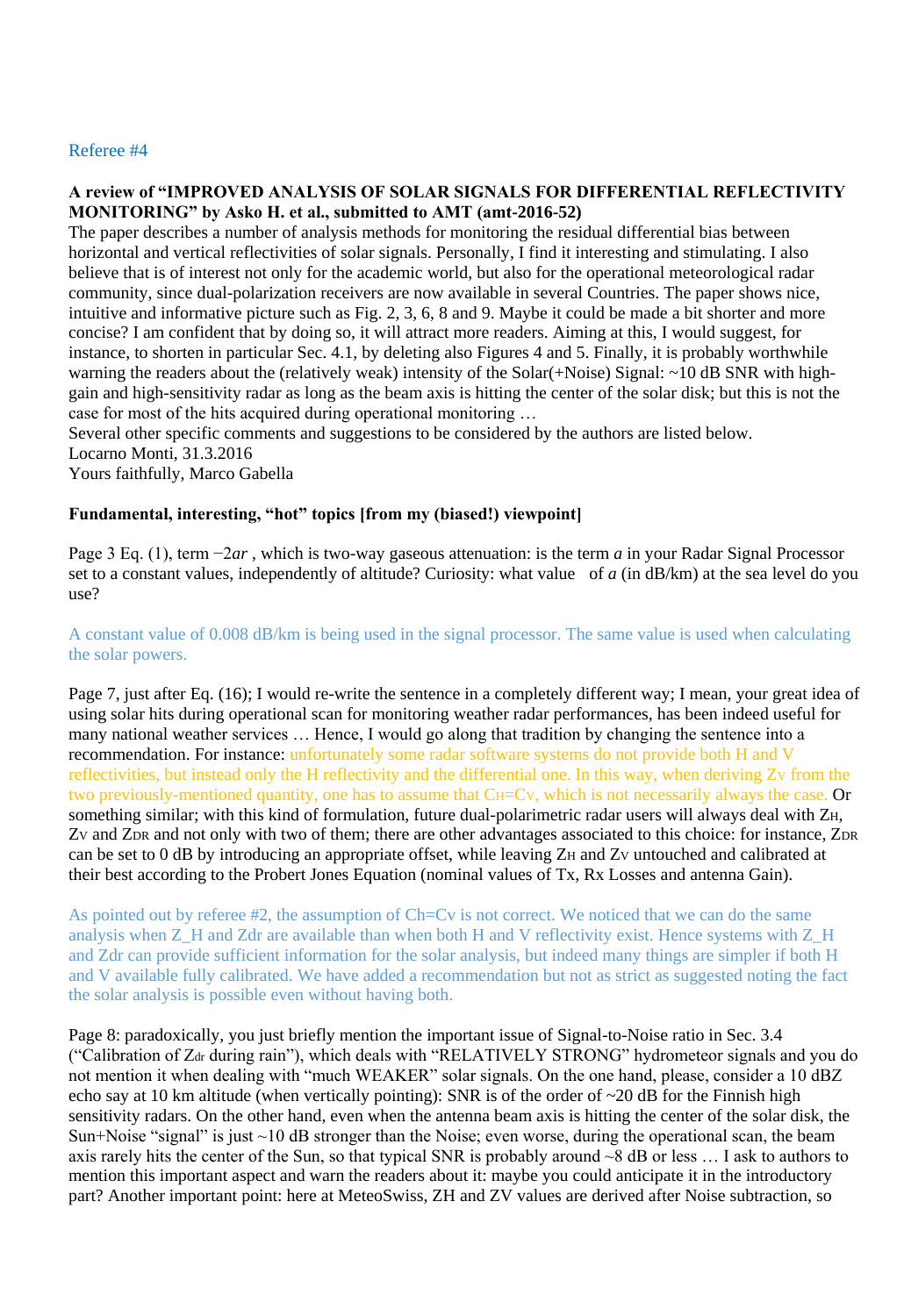that solar flux estimates "back-retrieved" from reflectivity values in the PPI are "intrinsically noise subtracted". Probably, the same is at FMI and it is worthwhile to inform the readers about it.

For FMI radars the solar SNR is somewhat below 10 dB, as shown in Fig2. Hence the solar signal is seen much beyond the 3 dB point, making a 5-par fit possible. The situation is different if the SNR is lower, for instance only 3 dB. Then the solar analysis becomes much more limited in capacity. The FMI solar estimates are noise subtracted just as for the MeteoSwiss radars. We have added text on low SNR cases in section 4.2 and recommend using 3-par fitting instead.

Eq (17) and Fig. 6 (linked with Fig. 8 and page 15, see my next comment): I would plot data only from Aug. 1 to Aug 20, before the discontinuity that is only subsequently described at page 15, line7-8. Alternatively, I would anticipate here such sentence, maybe even in the caption. More important: am I missing something? By simply looking at the picture, I would conclude that Zh(5par fit)-Zv(5par fit) [CYAN curve] is BIASED of approximately +0.1 dB with respect to the median (GREEN curve), which in turns look unbiased. Why? Curiosity: what is the st. dev. of these first 20 points? (it looks of the order of 0.05 dB or less…) Adding up, sorry to say, from Fig. 6, I do not conclude that 5-param-fit is better than median. Why do you conclude that the median is not recommendable? Finally, do you have explanation for the mean having a negative BIAS with respect to the median?

We consider it good to present this kind of case here to show that the solar Zdr results includes the system Zdr bias, and that solar Zdr changes whenever the system bias is changed. The actual value of the solar Zdr (e.g. being close to zero) is not a measure of its quality. We assess the various methods by their ability to estimate the value of the Zdr at the direct pointing to the sun. This is obtained by the fitting methods. The fact that the median or the mean are biased with respect to the fitting results is decisive when determining if they are recommendable methods. We have described the reasoning more in detail in the text. The standard deviation of the first 20 points varies between 0.04 and 0.05, depending on the method, as suggested.

Page 14 (text related to Fig. 8); line 3: dB instead of degree; Indeed

line 5: yes, MeteoSwiss figures (0.05 dB for Albis, 0.06 dB for Lema and Dole, Gabella et al. 2015) were obtained using both wet and dry days; however, as stated at page 51, Sec. 2, of Gabella et al. 2015, "In the MeteoSwiss approach, only the last 5 km (60 gates) of each radar bin are averaged for Sun power retrieval"; this means that our solar echoes are at stratospheric and mesospheric altitude … Probably here it is worthwhile to emphasize that MeteoSwiss figures have been obtained: A) by neglecting atmospheric attenuation (affecting in a different way the 15 different elevations used); B) by simply using the median, instead of Zh(5par fit)-Zv(5par fit).

Many factors affect the results just as described above. We have added a short descriptive text also for the MeteoSwiss results, without describing all factors which affect the results.

# Fig. 8: could you please add µ±σ also for March data? (e.g. in the upper left part of each picture) Could you please add a picture for UTA radar?

The March data gives closely the same results. Hence we have changed the numbers to cover both months. We have added UTA as the 5<sup>th</sup> radar in the figure. We noticed an error in the calculation of the standard deviation, which is now corrected. The new std's are somewhat higher.

# Fig. 9: could you please add µ±σ also for March data? (e.g. in the upper left part of each picture) Could you please add a picture for UTA radar?

We have changed Fig.9 similar to Fig.8. In addition we now display the Zdr bias itself. In the original figure the system ZDR bias had been removed from the data. We consider showing Zdr bias as more informative. This is emphasized be changing the y-label to "Zdr bias [dB]"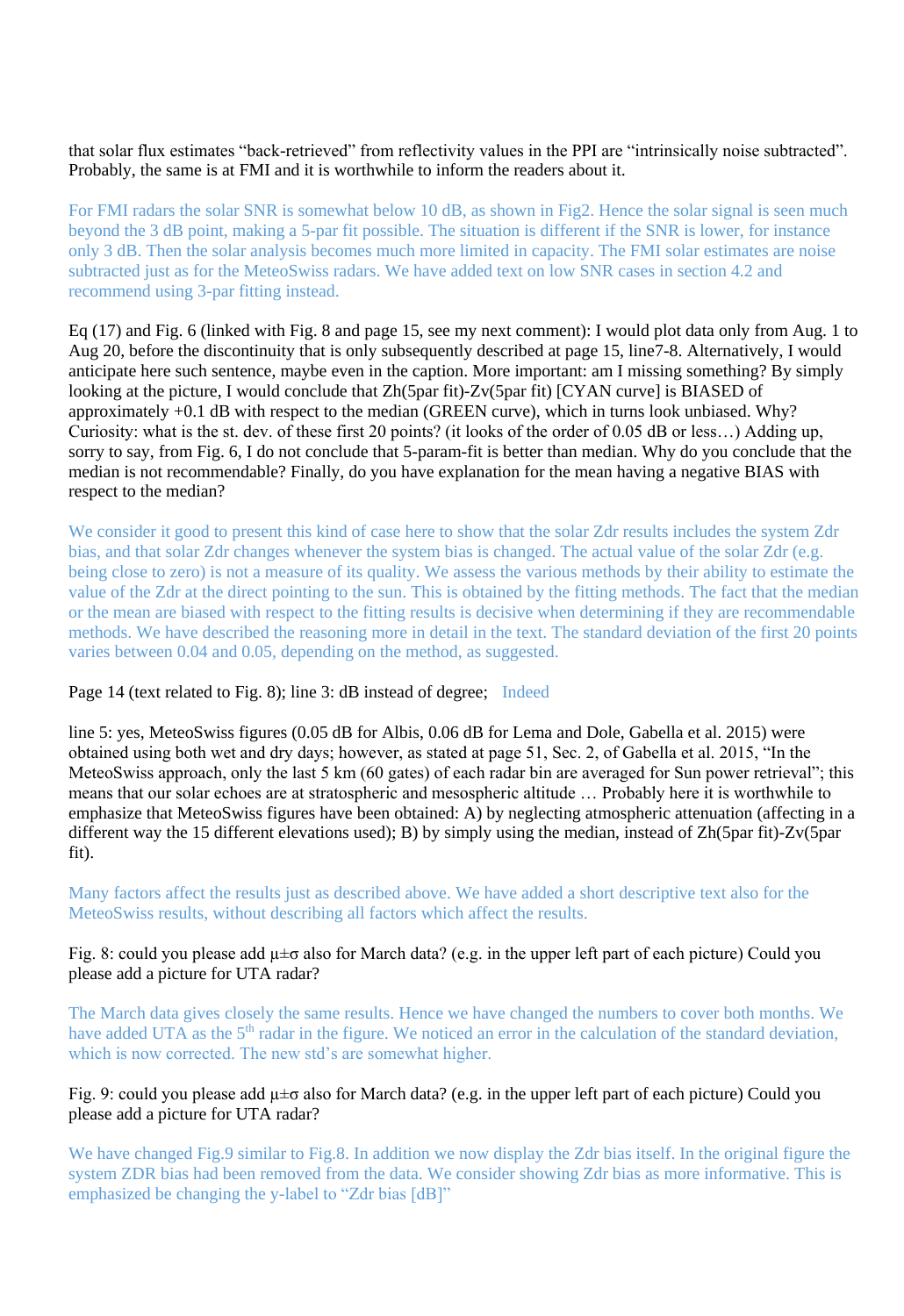Page 15, line 12-13. This is indeed an important and interesting statement and a key point of the paper, I think; you could be less concise and try an interpretation of your results. In terms of reproducibility and repeatability, I am confident that  $\mu \pm \sigma$  for March data will help the interpretation. (You could even add more months...) However, in order to make conclusions regarding this interesting point you should also provide a table with H and V Tx Losses and antenna Gain.

The March data is nearly identical to April data, as given above. The differences of the transmitter losses and antenna gains are given in Table 1. We have reformulated the text to make the conclusions clearer.

**Conclusion**, page 16, line 4-6. Here, I would list fact and figures in a more neutral and specific way: instead of "statistical accuracy … is better than 0.02 for most radars" I would write "the standard deviation of differential reflectivity for 30 daily samples (April 2015) is 0.02 dB for two radars, 0.04 and 0.05 dB for the other two radars" or something similar … [will you add also the 5th UTA radar, please?]. "This is significantly better of what reported earlier, namely 0.2 dB for the MeteoFrance Trappes radar [and then please specify 90 days; by the way, was it Zh(5par fit)-Zv(5par fit)? Maybe you can split the Trappes 90 days in three monthly subsets and tell us it st. Dev. is ~0.2 dB for all three subsets or whether it varies (I hope and I am confident it does not...) Similarly, you can explicitly mention the DWD figure (Frech, 2013): what are the number of days and constraint used? … (5-par? Or median? atmospheric attenuation correction included?) and MeteoSwiss ones. As stated at the top of the page (no atmospheric correction, simply using the median, not the 5-par fit … ) The number of days used for the 3 MeteoSwiss radar was larger than two hundreds (see Table 4, Gabella et al. 2015).

The standard deviation of a time series does not depend on the length if the statistical properties of the series do not change. Obviously we would get somewhat different values if we divide a time series into several sections, because std itself is a random variable with a distribution, and systems may change with time. Also with increasing time series length the risk of outliers is increasing which then would increase the std estimated value. This could easily be circumvented by using a more robust estimator, such as median absolute deviation (MAD) as the width estimator. We see that it is beyond the scope of our paper to try to explain in detail where certain std number originate from. We do not refer to any DWD values, because no std values are given in the paper. The original FMI std values were incorrect, and the new values are closer to those by Gabella et al.

Finally, I think it is worth mentioning other examples; for instance, as reported in Gabella, M.; Huuskonen, A.; Sartori, M.; Holleman, I.; Boscacci, M. The solar slowly varying component as detected by dual-and single-polarization C-band weather radars in Europe, Electromagnetic Wave Propagation and Scattering in microwave Remote Sensing, Technische Universität Chemnitz Publikationen, submitted on September 29, 2015

during a common observation period of 100 days in 2014, the dispersion of the difference between H and V, namely the standard deviation of 100 values of 10 Log(H/V), was 0.06 dB for Albis and **0.08 dB for ANJ** (see Table 3 in the above-mentioned paper). While using the **median** instead of **5-par fit** for **ANJ**, it was **0.12 dB** ; also this other example shows that using 5-par-fit gives better results than simply the median.

The method described by Gabella et al uses differences of the median H and V powers (median(H)-median(V), actually difference of the 11<sup>th</sup> largest H and V powers), which is different to the median of the differential reflectivity (median(H-V)) described in our paper. Hence the result is not directly comparable to our findings. The observation that 5-par fitting gives better results than a difference of single power values makes sense.

### **Other Specific Comments**

page 1, line 20: are based on the solar signals;

We have changed the text as "microwave signals from the sun"

line 25: you cite examples with French and German radar(s); I hope you do not mind to cite here the Swiss network, too (although, our analysis, is simply based on the median, I know, as stated in several other points … )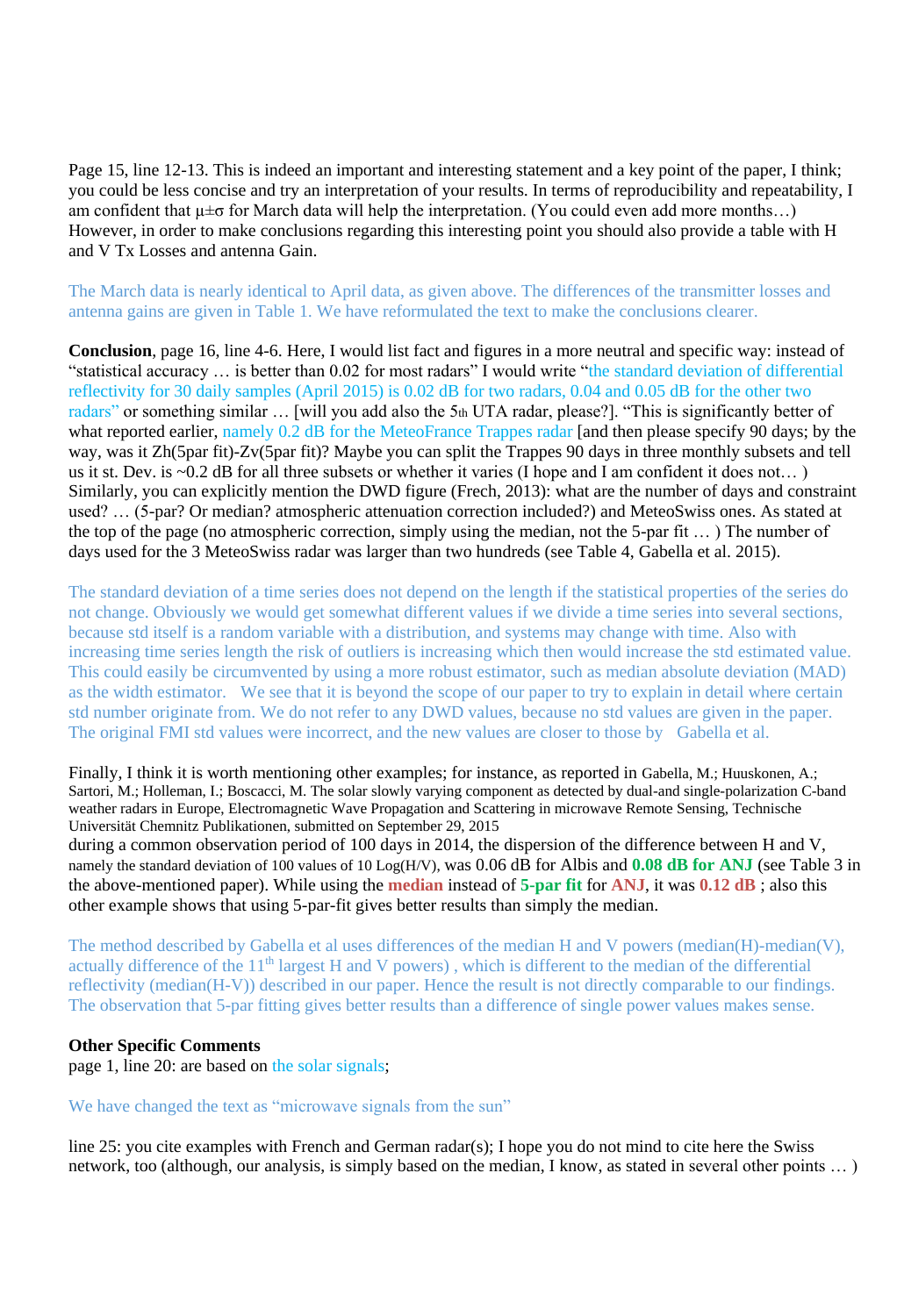Indeed. We have added the Gabella (2015) paper, which was missing from the list.

page 2 line 12: … which is based on the difference (on the Log-transformed, decibel scale) of the daily median H and V reflectivities of the strongest 21 hits in each days [that means the 11<sup>th</sup> value ...]

We have changed the text based on the proposal.

page 3, I would remove Fig. 1; part of the corresponding space could be used to show the symmetric form of the MeteoFrance Trappes radar in color (while in Holleman et al. 2010b, Fig. 2, page 883, it is in black and white and consequently, more difficult to be read and interpreted); furthermore, the reader would have these nice and informative pictures for two radars in the same paper. (Maybe you have it of other radars? Detailed co-polar and cross-polar info regarding radar antennas are rare in peer reviewed literature and one has often to look for info in technical reports of PhD dissertations, e.g. Reimann (2013)

We rather keep Fig. 1 which is not published earlier anywhere. We do not discuss the Trappes radar in our paper; for our purposes a reference to the B/W is sufficient. Otherwise we agree that it would be good to have more of the images published.

page 4,5,6, from Eq.( 2) to (15): could/would the authors reduce the number of Equations, for instance by citing (and not writing again) the ones that have already been published?

It is at times difficult to find a right balance in presenting prior knowledge. We have rewritten most of section 3.3 and hence the equations (8) to (16) are largely new. Repeating Eqs.(2)-(7) is justified so that a new reader need not refer to the earlier literature to understand the derivation.

Page 5, Table 1: why do you list radar KUO (never used) and you do not list radar UTA? (which is used in Fig.3); please, substitute KUO with UTA.

We have an error in Table 1, which is corrected.

Page, Fig. 3: To what day does it refer? Could you provide examples for ANJ and LUO, too?

We have added a date and also mention the melting layer heights in text. Our aim is to show some typical examples and not the curves for the full network.

Page 8, line 5-6, "… is in addition affected by the differences in the Tx power between the channels". Are you referring to the magic-Tee ? If so, I find difficult to imagine the power in not split properly; I would write " … could be in addiction affected by …

We think our formulation is OK. Our intention is to point out that the power division affects the transmitter side only. Real systems are not ideal, and power mismatches exist.

Page 8, line 8-9, "… because …to their normal operation"; are you referring to the T/R Limiter?

Yes, we do. We now mention Limiter in the text.

Page 9-10: as stated, I would make it considerably shorten and delete Fig. 4 and 5.

We rather see this important and keep the text and the figures.

Page 12, figure 7, two bottom pictures: I would set y-axis with the same limit for both ELEV and AZIMUTH, e.g. from 0.9° to 1.3° in order to better emphasize different (apparent) widths because of azimuth scanning (PPI instead of RHI)